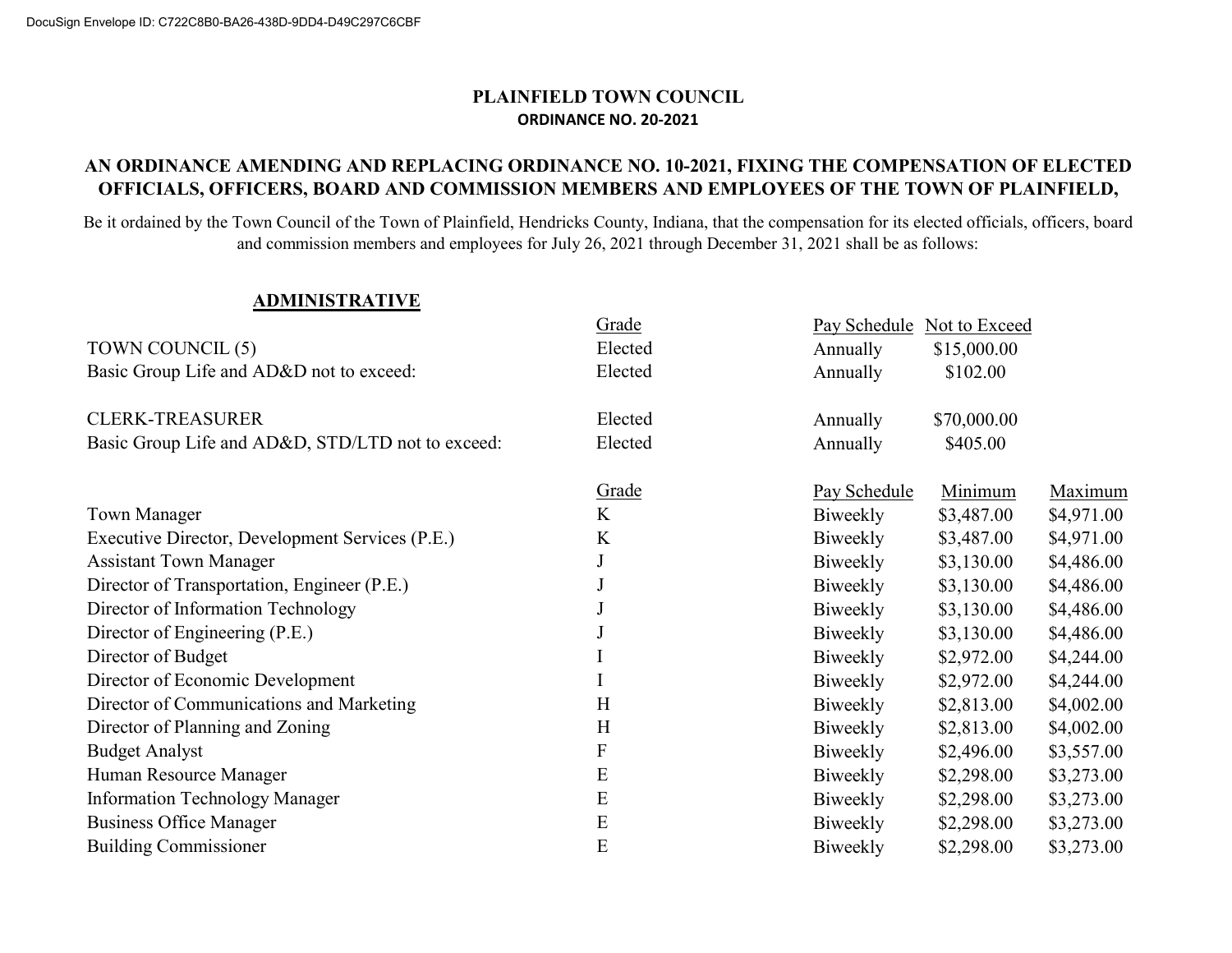| Fleet and Facilities Manager                                 | E            | Biweekly | \$2,298.00 | \$3,273.00 |
|--------------------------------------------------------------|--------------|----------|------------|------------|
| Senior Planner                                               | D            | Biweekly | \$1,942.00 | \$2,789.00 |
| Human Resource Specialist                                    | D            | Biweekly | \$1,942.00 | \$2,789.00 |
| <b>Information Technology Specialist</b>                     | C            | Biweekly | \$1,862.00 | \$2,667.00 |
| <b>Staff Accountant</b>                                      | C            | Biweekly | \$1,862.00 | \$2,667.00 |
| Building Inspector                                           |              | Biweekly | \$1,862.00 | \$2,667.00 |
| Planner/Graphic Information Systems (GIS)                    |              | Biweekly | \$1,862.00 | \$2,667.00 |
| Planner/Code Enforcement Inspector                           | C            | Biweekly | \$1,862.00 | \$2,667.00 |
| <b>Executive Assistant to Town Manager</b>                   | В            | Biweekly | \$1,467.00 | \$2,101.00 |
| <b>Executive Assistant to Development Services</b>           | B            | Biweekly | \$1,467.00 | \$2,101.00 |
| <b>Accounts Payable Clerk</b>                                | B            | Biweekly | \$1,467.00 | \$2,101.00 |
| <b>Accounts Receivable Clerk</b>                             | B            | Biweekly | \$1,467.00 | \$2,101.00 |
| Administrative Assistant                                     | $\mathbf{A}$ | Biweekly | \$1,268.00 | \$1,819.00 |
| Interns (hourly)                                             | PT           | Hourly   | \$9.25     | \$18.25    |
| Part-Time Administrative/Clerical/Support (hourly)           | <b>PT</b>    | Hourly   | \$9.25     | \$18.25    |
| Part-Time Accounts Receivable Clerk (hourly)                 | <b>PT</b>    | Hourly   | \$9.25     | \$18.25    |
| Clothing Allowance/PPE stipend for qualifying FT Employees   |              | Annually | \$300.00   |            |
| Approved Special Assignment/Certification/Licensure (hourly) |              | Hourly   | \$0.25     | \$1.50     |

## BOARDS AND COMMISSIONS

| BZA Members (5)                      |
|--------------------------------------|
| Plan Commission (7)                  |
| Secretary BZA                        |
| <b>Secretary Plan Commission</b>     |
| Design Review Committee (5)          |
| Exempt Police Security (At meetings) |
| Police Commissioners (3)             |

| Pay Schedule | Not to Exceed |
|--------------|---------------|
| Per Meeting  | \$100.00      |
| Per Meeting  | \$100.00      |
| Per Meeting  | \$100.00      |
| Per Meeting  | \$100.00      |
| Per Meeting  | \$100.00      |
| Per Meeting  | \$100.00      |
| Annually     | \$2,000.00    |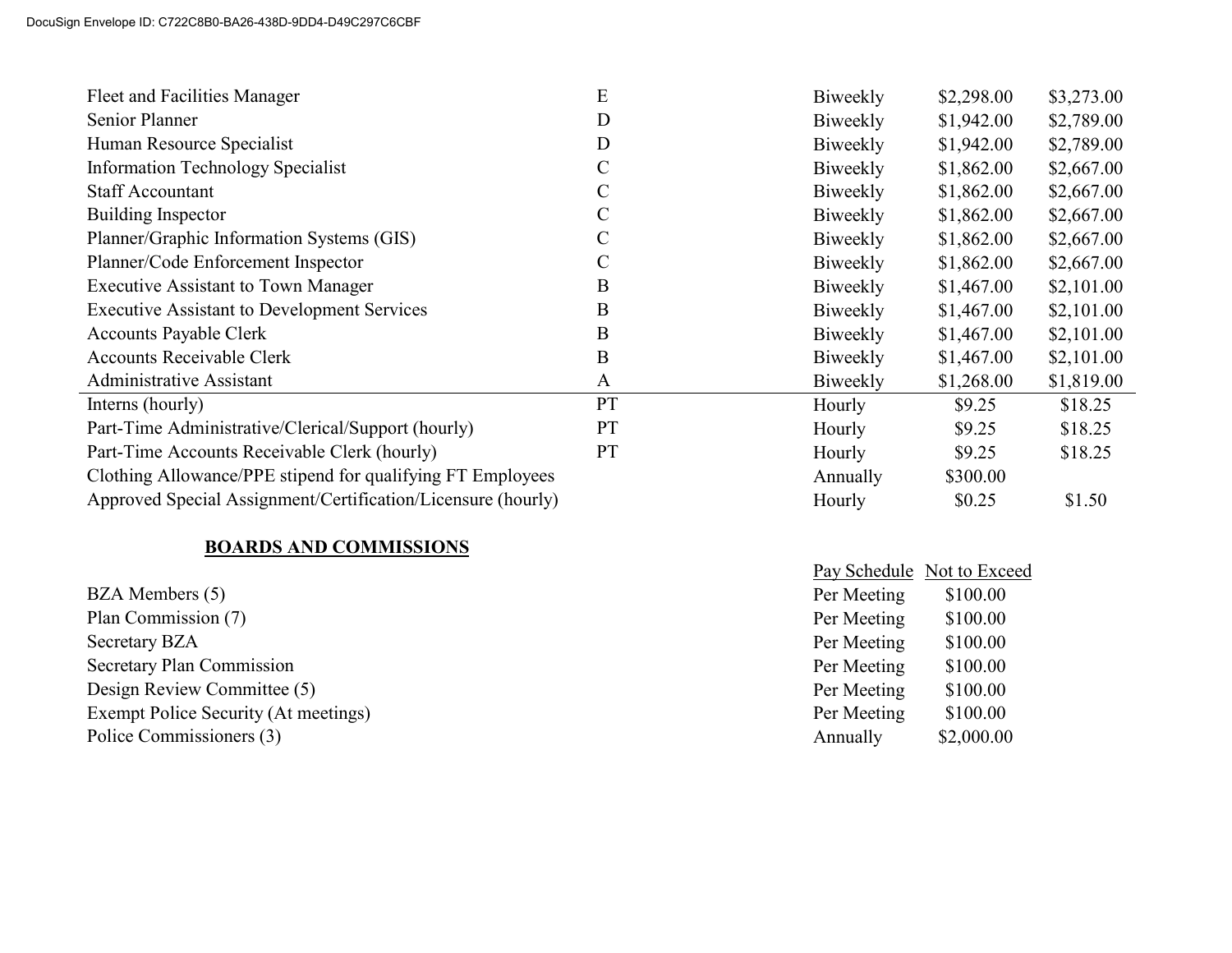### POLICE DEPARTMENT

|                                                           | Grade         | Pay Schedule | Minimum    | Maximum    |
|-----------------------------------------------------------|---------------|--------------|------------|------------|
| Police Chief                                              |               | Biweekly     | \$2,972.00 | \$4,244.00 |
| Deputy Chief                                              | H             | Biweekly     | \$2,813.00 | \$4,002.00 |
| Captains (Incumbent Salary+)                              | $F^*$         | Hourly       | \$3.15     |            |
| Lieutenants – Promotion from Sergeant (Incumbent Salary+) | $F^*$         | Hourly       | \$1.25     |            |
| Sergeant – Promotion from Corporal (Incumbent Salary+)    | $E^*$         | Hourly       | \$1.25     |            |
| Corporal – Promotion from First Class (Incumbent Salary+) | $D^*$         | Hourly       | \$1.25     |            |
| <b>First Class Patrol Officer</b>                         | $D^*$         | Biweekly     | \$2,134.00 | \$2,789.00 |
| Probationary Patrol Officer                               | $C^*$         | Biweekly     | \$1,862.00 | \$1,862.00 |
| <b>Wellbeing and Community Support Manager</b>            | E             | Biweekly     | \$2,298.00 | \$3,273.00 |
| Crime Scene Investigator                                  | $\mathcal{C}$ | Biweekly     | \$1,862.00 | \$2,677.00 |
| <b>Accreditation Manager</b>                              | $\mathcal{C}$ | Biweekly     | \$1,862.00 | \$2,677.00 |
| <b>Executive Assistant</b>                                | B             | Biweekly     | \$1,467.00 | \$2,101.00 |
| <b>Administrative Assistant</b>                           | $\mathbf{A}$  | Biweekly     | \$1,268.00 | \$1,819.00 |
| Records Clerk                                             | $\mathbf{A}$  | Biweekly     | \$1,268.00 | \$1,819.00 |
| Part-Time Admin/Analyst/Community Support (CSO)           | PT            | Hourly       | \$9.25     | \$20.00    |
| Chaplain                                                  |               | Annually     | \$3,000.00 |            |
| Clothing Allowance/PPE Stipend for Officers/CSI           |               | Annually     | \$1,200.00 |            |
| Clothing Allowance/PPE Stipend for Reserves               |               | Annually     | \$400.00   |            |
| Clothing Allowance/PPE Stipend for Special Assignment     |               | Annually     | \$300.00   |            |
| Shift Differential (After Completion of FTO)              |               | Hourly       | \$1.50     |            |
| Approved Advanced Certifications/FTO/Instructor           |               | Hourly       | \$1.00     |            |
| K-9 Handler Homecare/Maintenance Special Compensation     |               | Daily        | \$27.45    |            |

All Non-Exempt/Shift Assigned Sworn Officers will receive 88 hours of holiday compensation per year \*All Sworn Officers follow the Section 7(K) Overtime Exemption of the FLSA (14-day tour of duty)

Certified Pension Base is First Class Patrol Officer Salary + 20 Year Longevity Pay  $$60,359.80 + 3,000.00 = $63,359.80$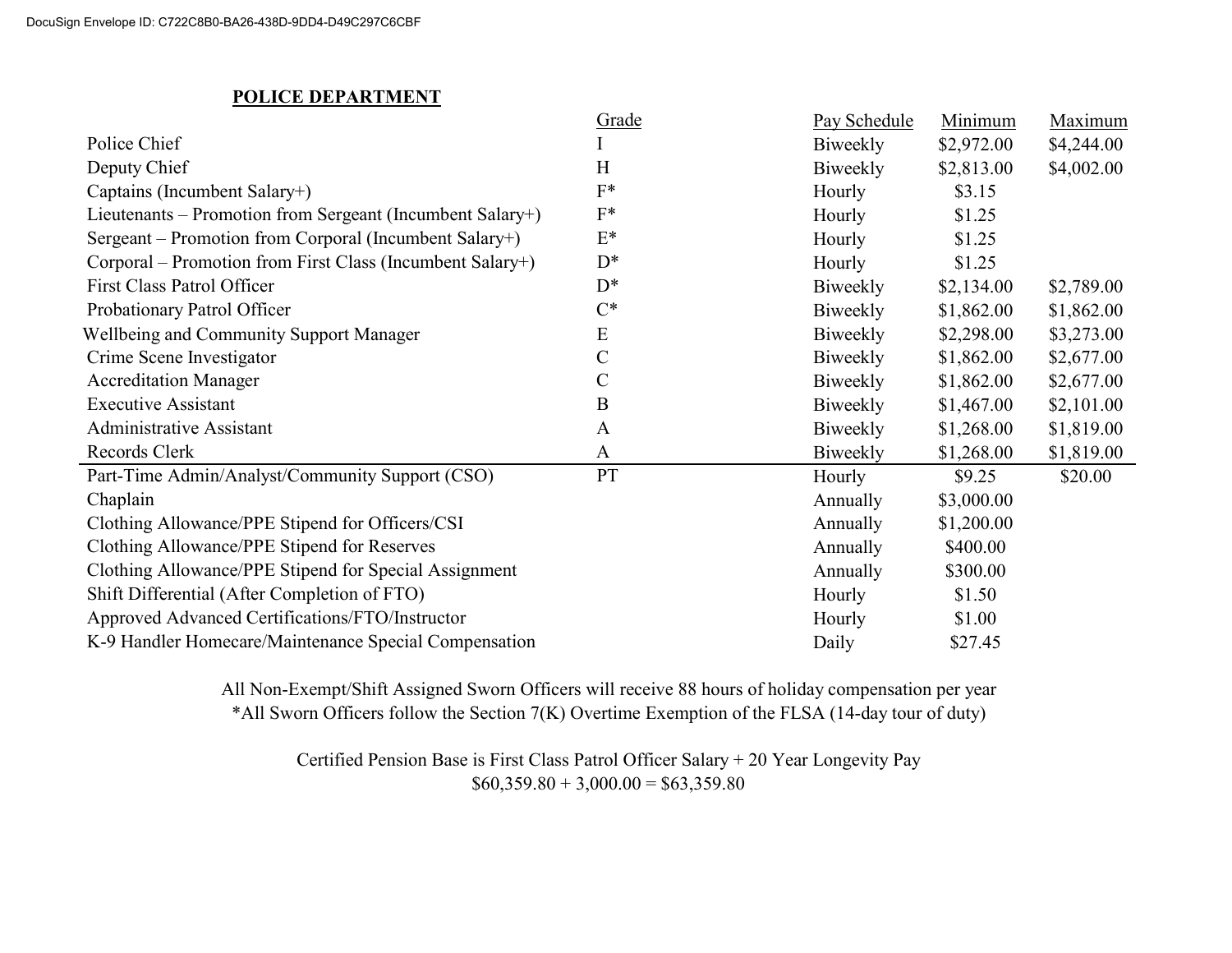### **FIRE TERRITORY**

|                                                                | Grade     | Pay Schedule | Minimum    | Maximum    |
|----------------------------------------------------------------|-----------|--------------|------------|------------|
| Fire Chief                                                     |           | Biweekly     | \$2,972.00 | \$4,244.00 |
| Deputy Chief                                                   | H         | Biweekly     | \$2,813.00 | \$4,002.00 |
| Division Chief                                                 | $G^*$     | Biweekly     | \$2,654.00 | \$3,799.00 |
| Battalion Chief – Promotion from Captain) Incumbent Salary+)   | $G^*$     | Hourly       | \$1.00     |            |
| Captain – Promotion from Lieutenant (Incumbent Salary+)        | $F^*$     | Hourly       | \$1.00     |            |
| Lieutenant – Promotion from First Class (Incumbent Salary+)    | $F^*$     | Hourly       | \$1.00     |            |
| Fire Prevention Officer (Civ)                                  | D         | Biweekly     | \$1,942.00 | \$2,789.00 |
| First Class Firefighter/Paramedic                              | $D^*$     | Hourly       | \$20.25    | \$34.75    |
| First Class Firefighter/EMT                                    | $C^*$     | Hourly       | \$19.25    | \$33.50    |
| Probationary Firefighter/Paramedic                             | $B^*$     | Biweekly     | \$18.25    |            |
| Probationary Firefighter/EMT                                   | $B^*$     | Biweekly     | \$16.25    |            |
| <b>Executive Assistant</b>                                     | B         | Biweekly     | \$1,467.00 | \$2,101.00 |
| Part-Time Ambulance Billing Clerk                              | PT        | Hourly       | \$9.25     | \$18.25    |
| Part-Time Civilian Paramedics                                  | <b>PT</b> | Hourly       | \$25.00    |            |
| Clothing Allowance/PPE Stipend for Firefighters                |           | Annually     | \$1,000.00 |            |
| Approved Advanced Certifications/Special Assignment/Instructor |           | Hourly       | \$0.25     | \$1.50     |

\*All Sworn Firefighters follow the Section 7(K) Overtime Exemption of the FLSA (14-day tour of duty) All Non-Exempt/Shift Assigned Sworn Firefighters will receive 88 hours of holiday compensation per year

> Certified Pension Base is First Class Firefighter Salary + 20 Year Longevity Pay  $$60,359.80 + 3,000.00 = $63,359.80$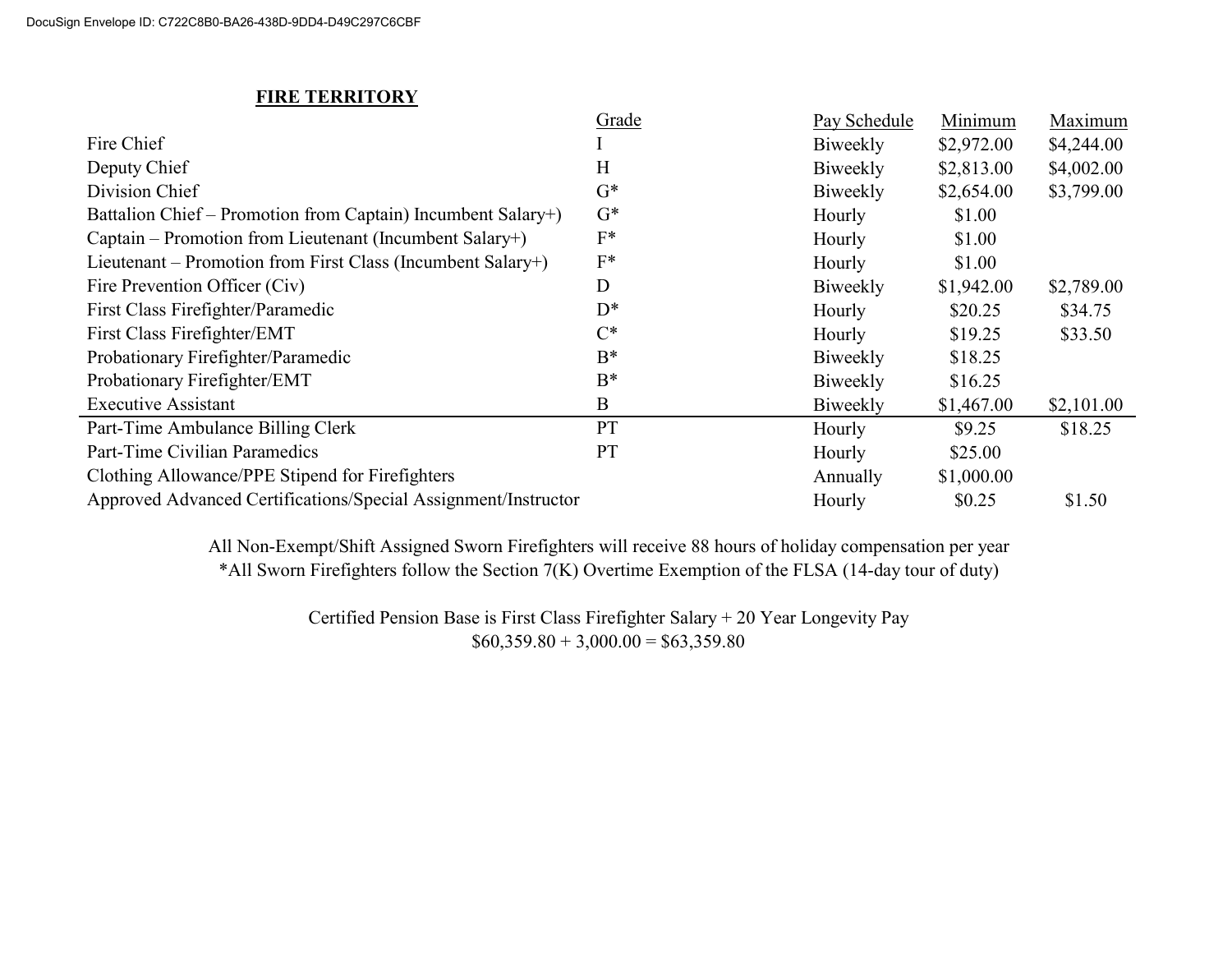# TOWN COURT

|                                                       | Grade                     | Pay Schedule Not To Exceed |             |            |
|-------------------------------------------------------|---------------------------|----------------------------|-------------|------------|
| Judge                                                 | Elected                   | Annually                   | \$39,800.00 |            |
| Basic Group Life and AD&D, STD, LTD                   | Elected                   | Annually                   | \$405.00    |            |
| Dental and Vision Insurance                           | Elected                   | Annually                   | \$1,057.80  |            |
|                                                       |                           |                            |             |            |
|                                                       | Grade                     | Pay Schedule               | Minimum     | Maximum    |
| Court Administrator                                   | B                         | Biweekly                   | \$1,467.00  | \$2,101.00 |
| Court Clerk                                           | A                         | Biweekly                   | \$1,268.00  | \$1,819.00 |
| Part-Time Court Clerk / Bailiff                       | PT                        | Hourly                     | \$9.25      | \$18.25    |
|                                                       |                           |                            |             |            |
| <b>PUBLIC WORKS</b>                                   |                           |                            |             |            |
|                                                       | Grade                     | Pay Schedule               | Minimum     | Maximum    |
| <b>Executive Director of DPW</b>                      | I                         | Biweekly                   | \$2,972.00  | \$4,244.00 |
| Deputy Director of Utilities                          | $\boldsymbol{\mathrm{F}}$ | Biweekly                   | \$2,496.00  | \$3,557.00 |
| Deputy Director of DPW                                | ${\bf F}$                 | Biweekly                   | \$2,496.00  | \$3,557.00 |
| Utility / DPW Division Manager                        | ${\bf E}$                 | Biweekly                   | \$2,298.00  | \$3,273.00 |
| Water / Wastewater Crew Leader                        | $\mathcal{C}$             | Biweekly                   | \$1,862.00  | \$2,667.00 |
| <b>Stormwater Crew Leader</b>                         | $\mathcal{C}$             | Biweekly                   | \$1,862.00  | \$2,667.00 |
| Fleet Crew Leader (Mechanic)                          | $\mathbf C$               | Biweekly                   | \$1,862.00  | \$2,667.00 |
| <b>Streets / Construction Crew Leader</b>             | $\bf{B}$                  | Biweekly                   | \$1,467.00  | \$2,101.00 |
| <b>Stormwater Compliance Inspector</b>                | $\bf{B}$                  | Biweekly                   | \$1,467.00  | \$2,101.00 |
| Operator Water/Wastewater                             | $\bf{B}$                  | Biweekly                   | \$1,467.00  | \$2,101.00 |
| <b>Executive Assistant</b>                            | $\bf{B}$                  | Biweekly                   | \$1,467.00  | \$2,101.00 |
| Operator Stormwater / Streets                         | A                         | Biweekly                   | \$1,268.00  | \$1,819.00 |
| <b>Administrative Assistant</b>                       | A                         | Biweekly                   | \$1,268.00  | \$1,819.00 |
| Part-Time Street Operator                             | <b>PT</b>                 | Hourly                     | \$9.25      | \$18.25    |
| Approved Special Assignment/Certification/Trainer/CDL |                           | Hourly                     | \$0.25      | \$1.25     |
| Clothing Allowance/PPE Stipend for FT employees       |                           | Annually                   | \$300.00    |            |
| Shift Differential                                    |                           | Hourly                     | \$1.50      |            |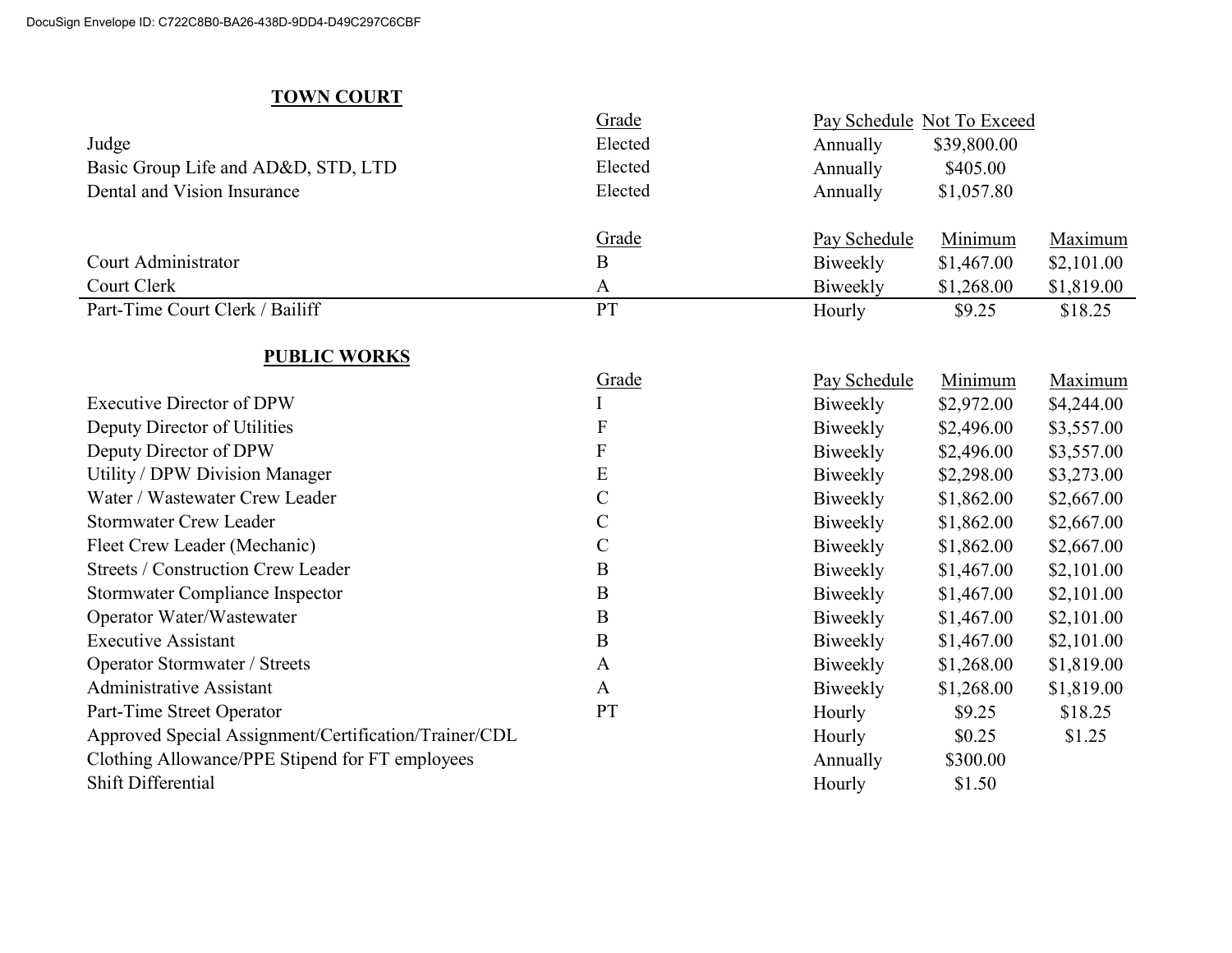# PARKS DEPARTMENT

|                                                               | Grade         | Pay Schedule | Minimum    | Maximum    |
|---------------------------------------------------------------|---------------|--------------|------------|------------|
| Director of Parks and Recreation                              | H             | Biweekly     | \$2,813.00 | \$4,002.00 |
| General Manager of RAC                                        | D             | Biweekly     | \$1,942.00 | \$2,789.00 |
| <b>Operations Managers</b>                                    | $\mathcal{C}$ | Biweekly     | \$1,862.00 | \$2,667.00 |
| Leisure Services Manager                                      |               | Biweekly     | \$1,862.00 | \$2,667.00 |
| Parks Maintenance Manager                                     |               | Biweekly     | \$1,862.00 | \$2,667.00 |
| <b>Facility Maintenance Supervisor</b>                        | B             | Biweekly     | \$1,467.00 | \$2,101.00 |
| <b>Executive Assistant</b>                                    | B             | Biweekly     | \$1,467.00 | \$2,101.00 |
| <b>Assistant Operations Manager</b>                           | B             | Biweekly     | \$1,467.00 | \$2,101.00 |
| <b>Building Supervisor</b>                                    | A             | Biweekly     | \$1,268.00 | \$1,819.00 |
| <b>Recreation Program Coordinator</b>                         | A             | Biweekly     | \$1,268.00 | \$1,819.00 |
| Special Events Coordinator                                    | $\mathbf{A}$  | Biweekly     | \$1,268.00 | \$1,819.00 |
| <b>Operator Parks Maintenance</b>                             | $\mathbf{A}$  | Biweekly     | \$1,268.00 | \$1,819.00 |
| Splash Island Aquatic Supervisor                              | $\mathbf{A}$  | Biweekly     | \$1,268.00 | \$1,819.00 |
| Part-Time (Maintenance/Lifeguard/Crew Leader/Guest Services/) | <b>PT</b>     | Hourly       | \$9.25     | \$18.25    |
| Part-Time (Intern)                                            | PT            | Hourly       | \$9.25     | \$18.25    |
| Part-Time (Programmers/Instructors)                           | PT            | Per Class    | \$9.25     | \$32.00    |
| Shift Differential (Beyond Scheduled Shift 6pm/10pm)          |               | Hourly       | \$1.50     |            |
| Clothing Allowance/PPE stipend for FT employees               |               | Annually     | \$300.00   |            |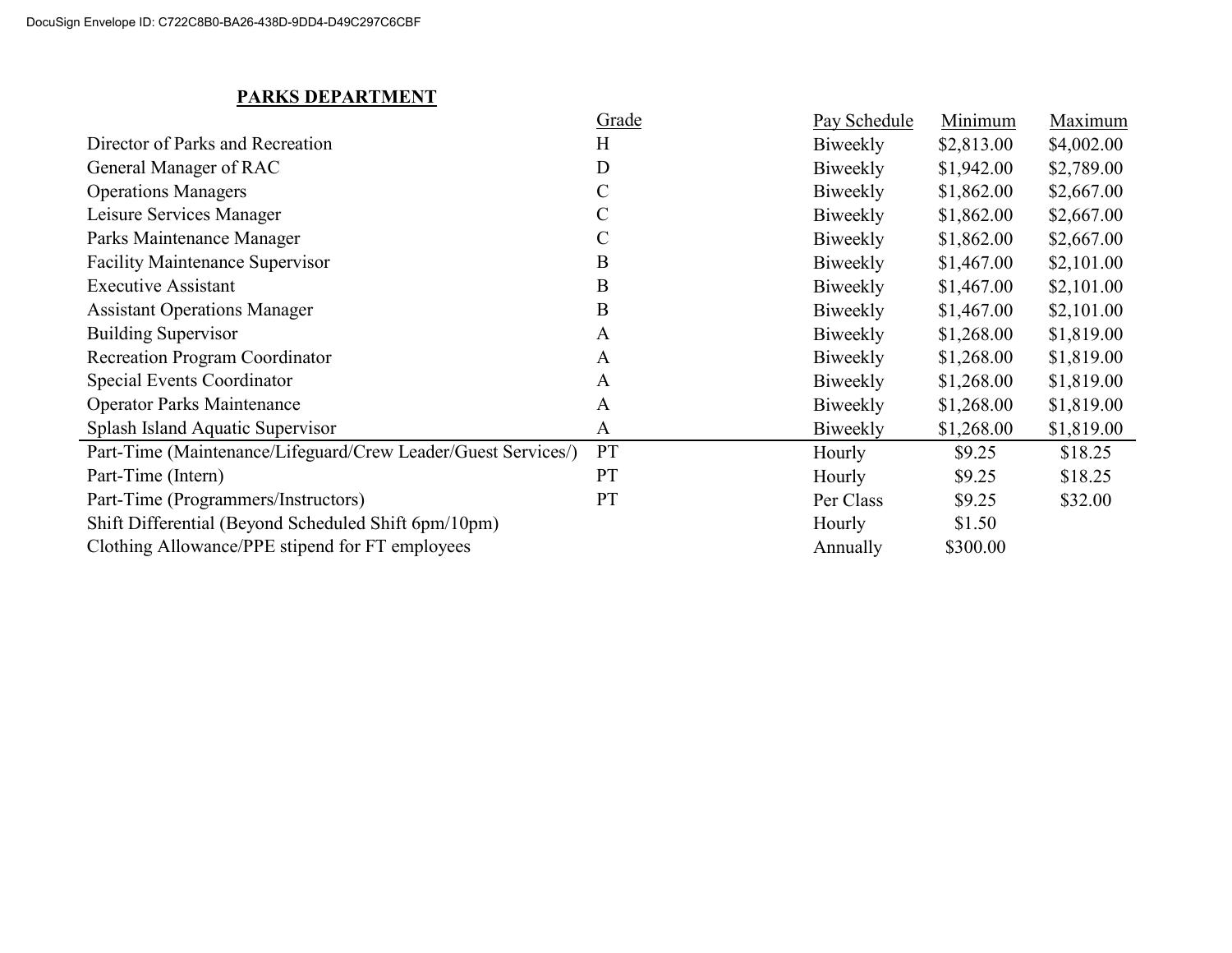### HENDRICKS COUNTY COMMUNICATION CENTER (911)

|                                                            | Grade         | Pay Schedule | Minimum    | Maximum    |
|------------------------------------------------------------|---------------|--------------|------------|------------|
| Director of 911                                            | H             | Biweekly     | \$2,813.00 | \$4,002.00 |
| Deputy Director of 911                                     | G             | Biweekly     | \$2,654.00 | \$3,799.00 |
| <b>Operations Manager</b>                                  | E             | Biweekly     | \$2,298.00 | \$3,273.00 |
| Supervisor                                                 | $\mathsf{C}$  | Biweekly     | \$1,862.00 | \$2,667.00 |
| <b>Accreditation Manager</b>                               | $\mathcal{C}$ | Biweekly     | \$1,862.00 | \$2,667.00 |
| <b>Quality Assurance Coordinator</b>                       | $\mathcal{C}$ | Biweekly     | \$1,862.00 | \$2,667.00 |
| <b>Assistant Supervisor</b>                                | B             | Biweekly     | \$1,467.00 | \$2,101.00 |
| <b>Communications Officer</b>                              | $\bf{B}$      | Hourly       | \$21.50    | \$26.26    |
| Probationary Officer (5) Skill Sets (Incumbent Salary +)   | $\mathbf{A}$  | Hourly       | \$1.00     |            |
| Probationary Officer (4) Skill Sets (Incumbent Salary $+)$ | A             | Hourly       | \$1.00     |            |
| Probationary Officer (3) Skill Sets (Incumbent Salary +)   | $\mathbf{A}$  | Hourly       | \$0.50     |            |
| Probationary Officer (2) Skill Sets (Incumbent Salary +)   | $\mathbf{A}$  | Hourly       | \$0.50     |            |
| Probationary Officer (1) Skill Set (Incumbent Salary $+)$  | $\mathbf{A}$  | Hourly       | \$0.50     |            |
| Probationary Communications Officer                        | $\mathbf{A}$  | Hourly       | \$18.00    |            |
| Part-Time Skill Sets (Fire and Police Dispatch)            | PT            | Hourly       | \$.50 ea.  |            |
| Part-Time Skill Sets (Headquarters / IDACS)                | <b>PT</b>     | Hourly       | \$.25 ea.  |            |
| Part-Time Communications Officer / Technical Assistant     | <b>PT</b>     | Hourly       | \$18.00    | \$26.00    |
| Part-Time (Intern)                                         | PT            | Hourly       | \$9.25     | \$18.25    |
| Shift Differential (After (3) Skill Sets)                  | <b>PT</b>     | Hourly       | \$1.50     |            |
| Approved Special Assignment / Certified Trainer            | <b>PT</b>     | Hourly       | \$1.00     |            |

All Non-Exempt/ Non-Administrative /Shift Assigned Communication Officers receive 88 hours of Holiday Incentive Compensation per year.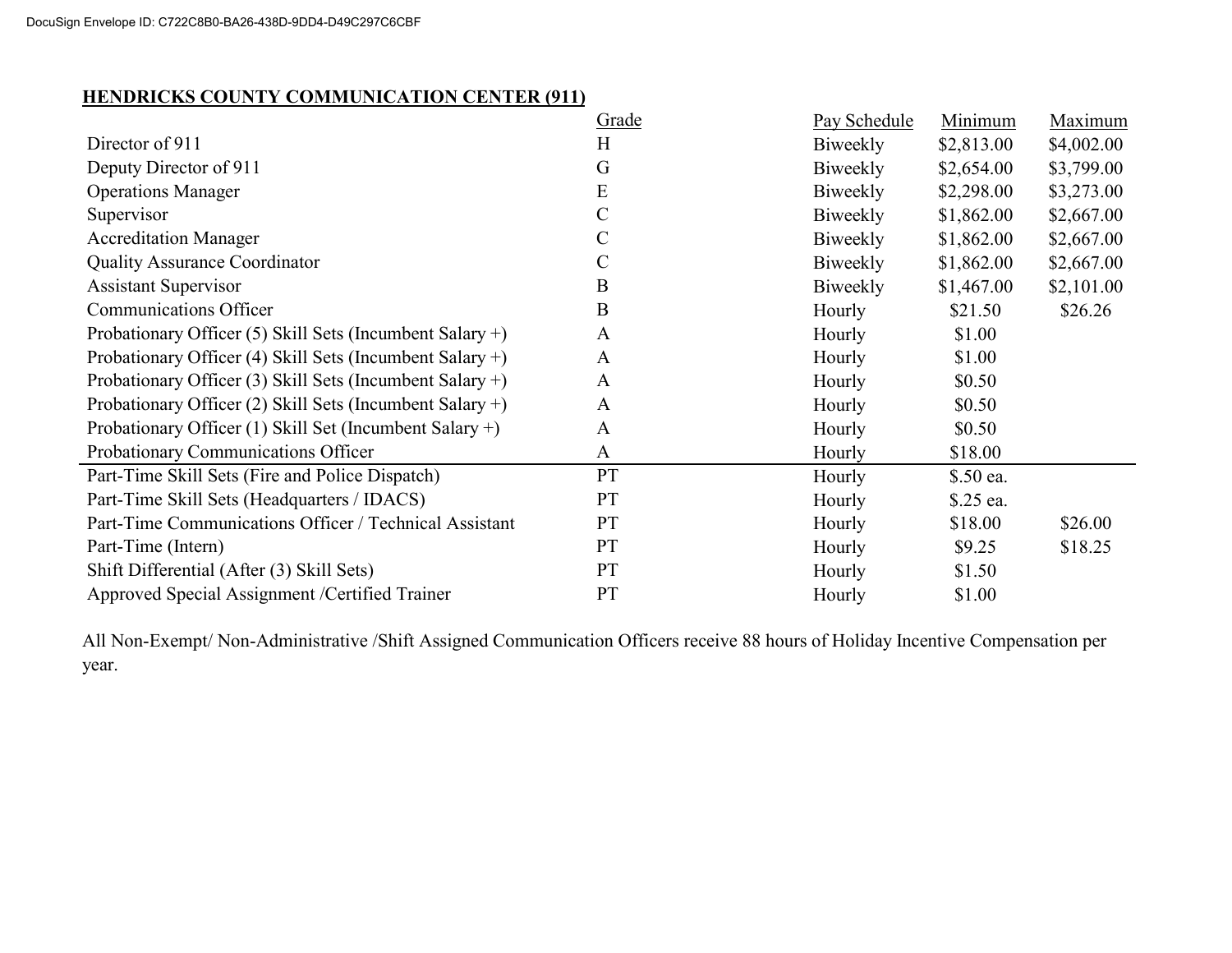#### MISCELLANEOUS

A part-time employee may earn an additional \$.25 per hour beginning on the first day of the pay period the month following the employee's anniversary date if the employee is not at the maximum of the grade and if they meets one of the following

Part-Time Hendricks County Communication Center employees must average working one shift per week.

Parks and Recreation year-round employees must average working 10 hours per week.

Parks and Recreation seasonal employees must average working 25 hours per week for 10 weeks.

All other part-time employees must average working 12 hours per week.

These annual increases will top out at eight years of service.

Part-time Parks and Recreation and DPW employees must meet minimum end of season hours per week requirements to qualify for \$250.00 lump sum retention payment.

Part-time employees not specifically provided for herein shall be paid at an hourly rate ranging from \$9.25 to \$32.00 and shall receive no other compensation or benefits.

Unless otherwise listed above:

a. The Town Council may make changes to employee compensation at any time by amending the Salary Ordinance.

b. Employees may receive performance bonuses or special compensation lump sum payments as determined by the Town Council when awards are warranted.

c. The Town of Plainfield assumes 3% of the employee contribution to civilian PERF and Police and Fire 1977 Funds.

d. The Town of Plainfield assumes the premium for life insurance, short-term disability insurance and long-term disability insurance on behalf of employees and eligible elected officials.

e. The Town of Plainfield shares in the medical and other health insurance costs with employees and eligible elected officials. (Contribution amounts are determined annually).

f. Elected officials receive personal computer data card benefit of \$51.00 monthly and an issued cell phone.

g. Public Safety and other Essential personnel may be granted Hazard Duty Compensation, beyond base pay as illustrated in the salary grades, when authorized by the Town Council, in accordance with a declared Local Emergency, or as approved when other hazard conditions exist.

h. Employees receive Paid Time Off, On-Call pay, Comp Time, shift differential, Holiday time, Special Assignment/Certification pay, overtime, PTO Cash-out and other compensation and benefits as provided for in the Employee Handbook beyond base pay.

i. Employees will not receive any benefit award if not currently active or on approved leave at time of distribution.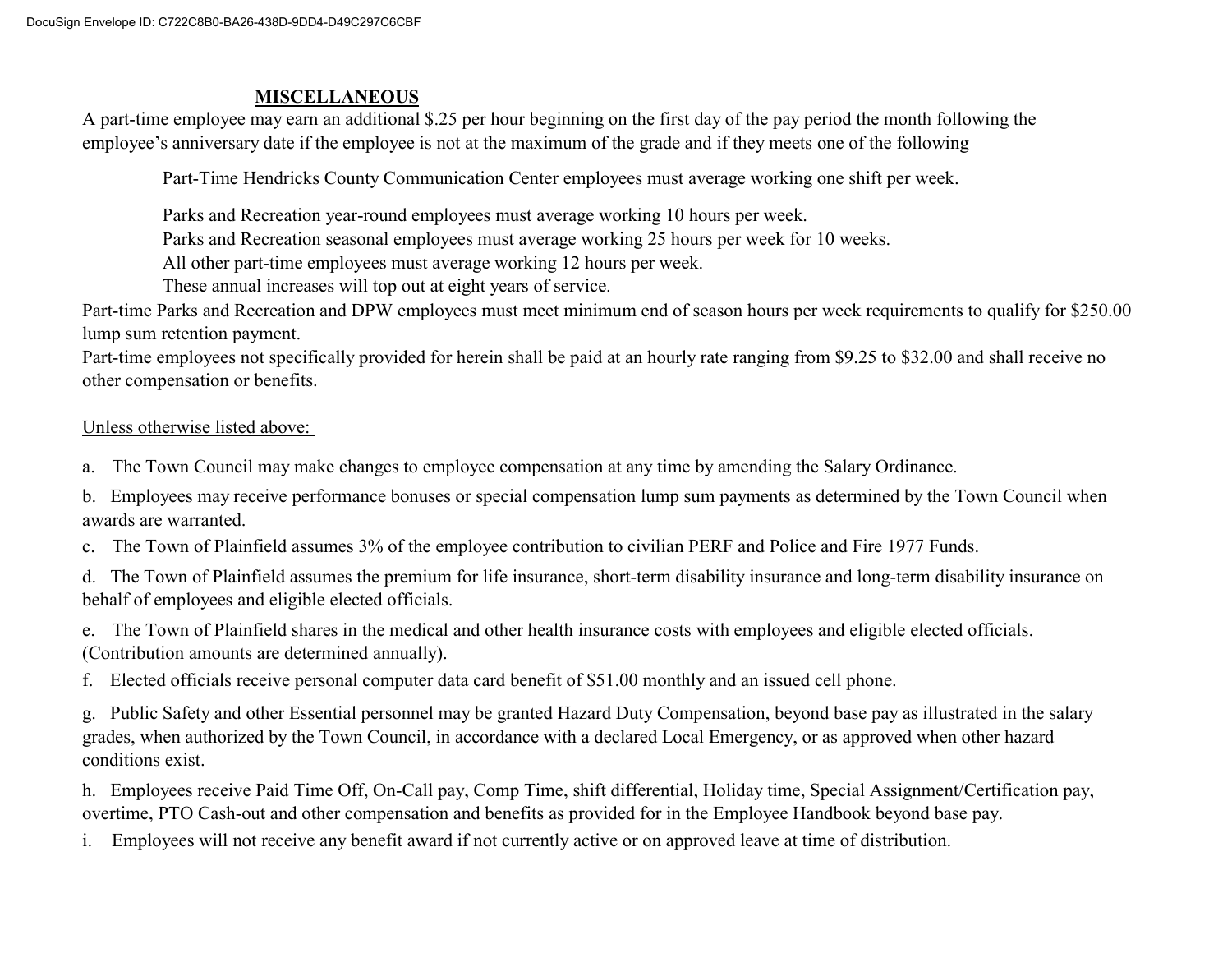All full-time Town of Plainfield employees (excluding elected officials) will be paid longevity/retention pay based on the following schedule: for continuous employment (without a break in service). Employees hired between 2017 and September 30, 2020 will have their longevity/retention pay in January 2021. Employees hired prior to 2017 will have 50% of their longevity/retention pay in January 2021 and the remaining 50% paid in July 2021. Employees hired between October 1, 2020 and December 31, 2020 will not receive longevity/retention pay.

### LONGEVITY/RETENTION SCHEDULE

| Hired in | Paid in 2021 |
|----------|--------------|
| Pre-2001 | \$3,000      |
| 2001     | \$3,000      |
| 2002     | \$2,500      |
| 2003     | \$2,500      |
| 2004     | \$2,500      |
| 2005     | \$2,500      |
| 2006     | \$2,500      |
| 2007     | \$2,000      |
| 2008     | \$2,000      |
| 2009     | \$2,000      |
| 2010     | \$2,000      |
| 2011     | \$2,000      |
| 2012     | \$1,800      |
| 2013     | \$1,600      |
| 2014     | \$1,400      |
| 2015     | \$1,200      |
| 2016     | \$1,000      |
| 2017     | \$600        |
| 2018     | \$450        |
| 2019     | \$300        |
| 2020     | \$150        |